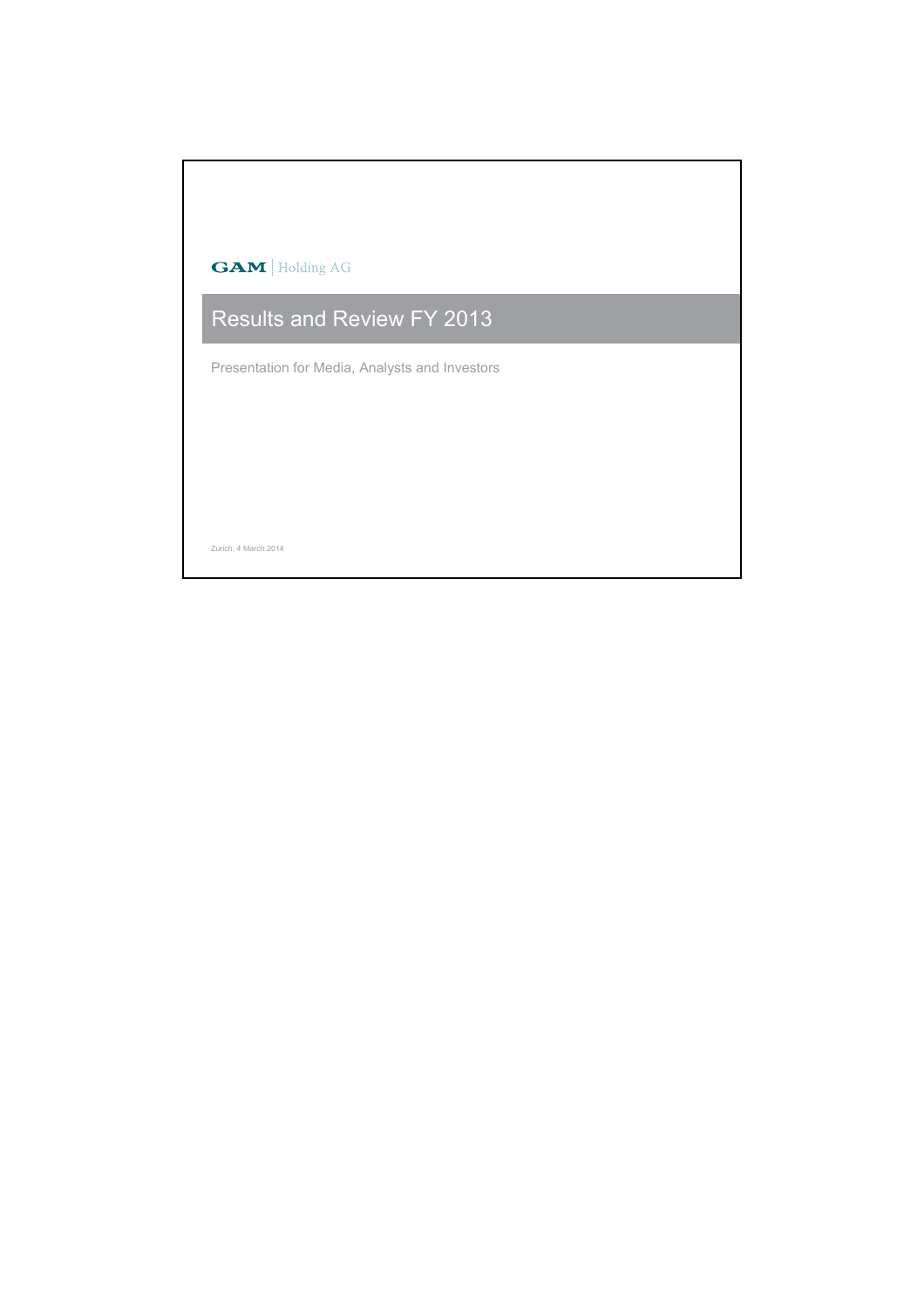## Cautionary statement on forward-looking information

This presentation by GAM Holding AG ('the Company') includes forward-looking statements that reflect the Company's intentions, beliefs or current expectations and projections about the Company's future results of operations, financial condition, liquidity, performance, prospects, strategies, opportunities and the industry in which it operates. Forward-looking statements involve all matters that are not historical facts. The Company has tried to identify those forward-looking statements by using words such as 'may', 'will', 'would', 'should', 'expect', 'intend', 'estimate', 'anticipate', 'project', 'believe', 'seek', 'plan', 'predict', 'continue' and similar expressions. Such statements are made on the basis of assumptions and expectations which, although the Company believes them to be reasonable at this time, may prove to be erroneous.

These forward-looking statements are subject to risks, uncertainties, assumptions and other factors that could cause the Company's actual results of operations, financial condition, liquidity, performance, prospects or opportunities, as well as those of the markets it serves or intends to serve, to differ materially from those expressed in, or suggested by, these forward-looking statements. Important factors that could cause those differences include, but are not limited to: changing business or other market conditions, legislative, fiscal and regulatory developments, general economic conditions, and the Company's ability to respond to trends in the financial services industry. Additional factors could cause actual results, performance or achievements to differ materially. The Company expressly disclaims any obligation or undertaking to release any update of or revisions to any forward-looking statements in this presentation and any change in the Company's expectations or any change in events, conditions or circumstances on which these forward-looking statements are based, except as required by applicable law or regulation.

**GAM** Holding AG

|    | Agenda and contents                                     |  |                       |
|----|---------------------------------------------------------|--|-----------------------|
| 1. | 2013 overview<br>David M. Solo, Group CEO               |  |                       |
| 2. | <b>Financial results</b><br>Marco Suter, Group CFO      |  |                       |
| 3. | Business update and outlook<br>David M. Solo, Group CEO |  |                       |
|    | Q&A session                                             |  |                       |
|    | Appendix                                                |  |                       |
|    |                                                         |  |                       |
|    |                                                         |  | 3                     |
|    |                                                         |  | <b>GAM</b> Holding AG |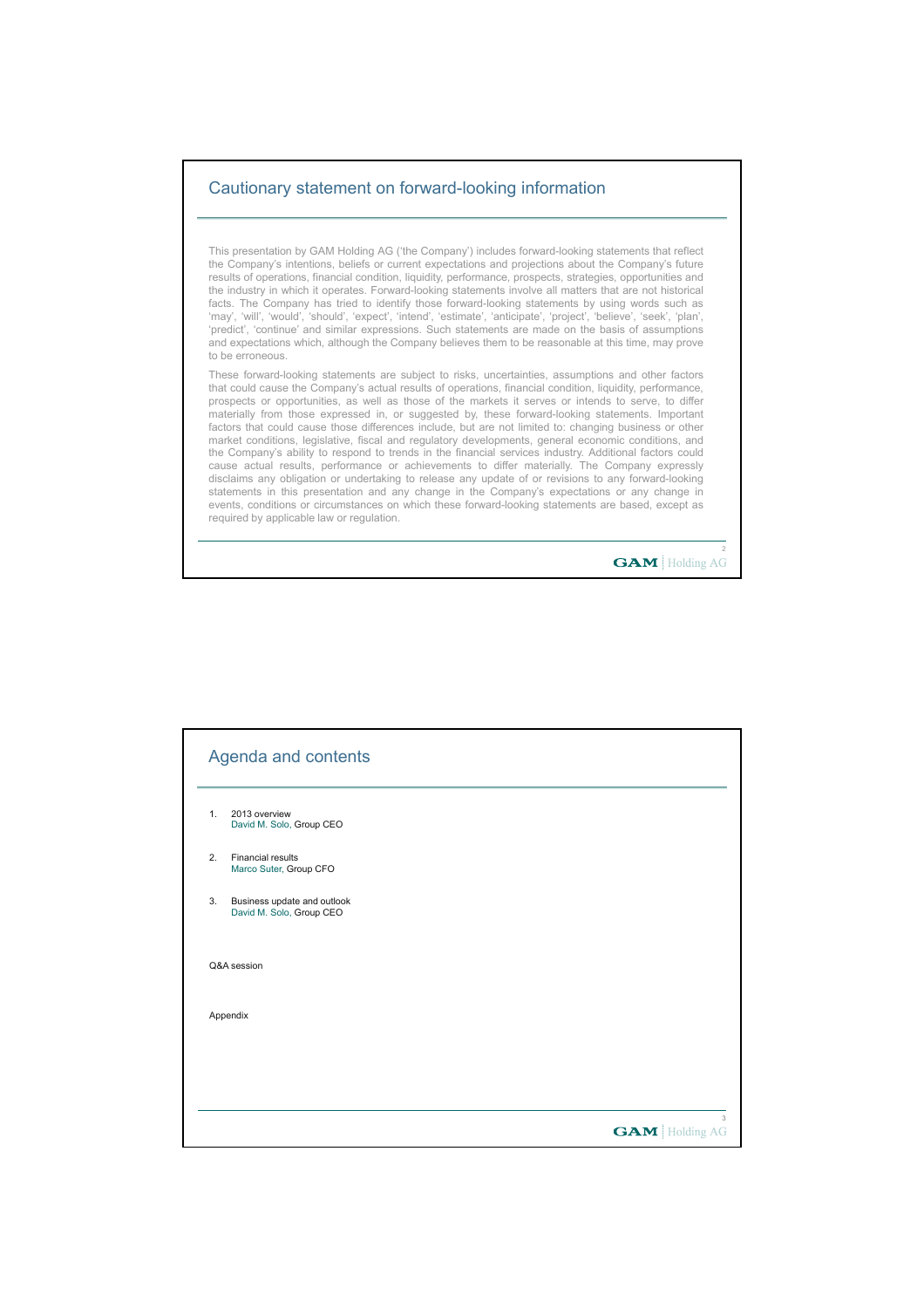|    | Agenda and contents                                     |                       |
|----|---------------------------------------------------------|-----------------------|
| 1. | 2013 overview<br>David M. Solo, Group CEO               |                       |
| 2. | Financial results<br>Marco Suter, Group CFO             |                       |
| 3. | Business update and outlook<br>David M. Solo, Group CEO |                       |
|    | Q&A session                                             |                       |
|    | Appendix                                                |                       |
|    |                                                         |                       |
|    |                                                         |                       |
|    |                                                         | <b>GAM</b> Holding AG |

|                      | Pursuing our strategy and producing strong shareholder returns                 |
|----------------------|--------------------------------------------------------------------------------|
| <b>Robust</b>        | Underlying net profit of CHF 210 million, up 30% from 2012                     |
| profit growth        | IFRS net profit of CHF 201 million, more than double 2012 result               |
| Improving            | Outflows largely in low-margin areas vs. growth in high-margin target segments |
| business mix         | Reflects successful acquisitions and continued organic product expansion       |
| <b>Ffficient new</b> | Simpler, flatter management structure contributed to lower personnel costs     |
| functional model     | Implementation and physical co-location completed in 2013                      |
| Dividend &           | Proposed dividend of CHF 0.65 (+30%)                                           |
| share buy-backs      | New share buy-back programme 2014–2017 of up to 10% of shares in issue         |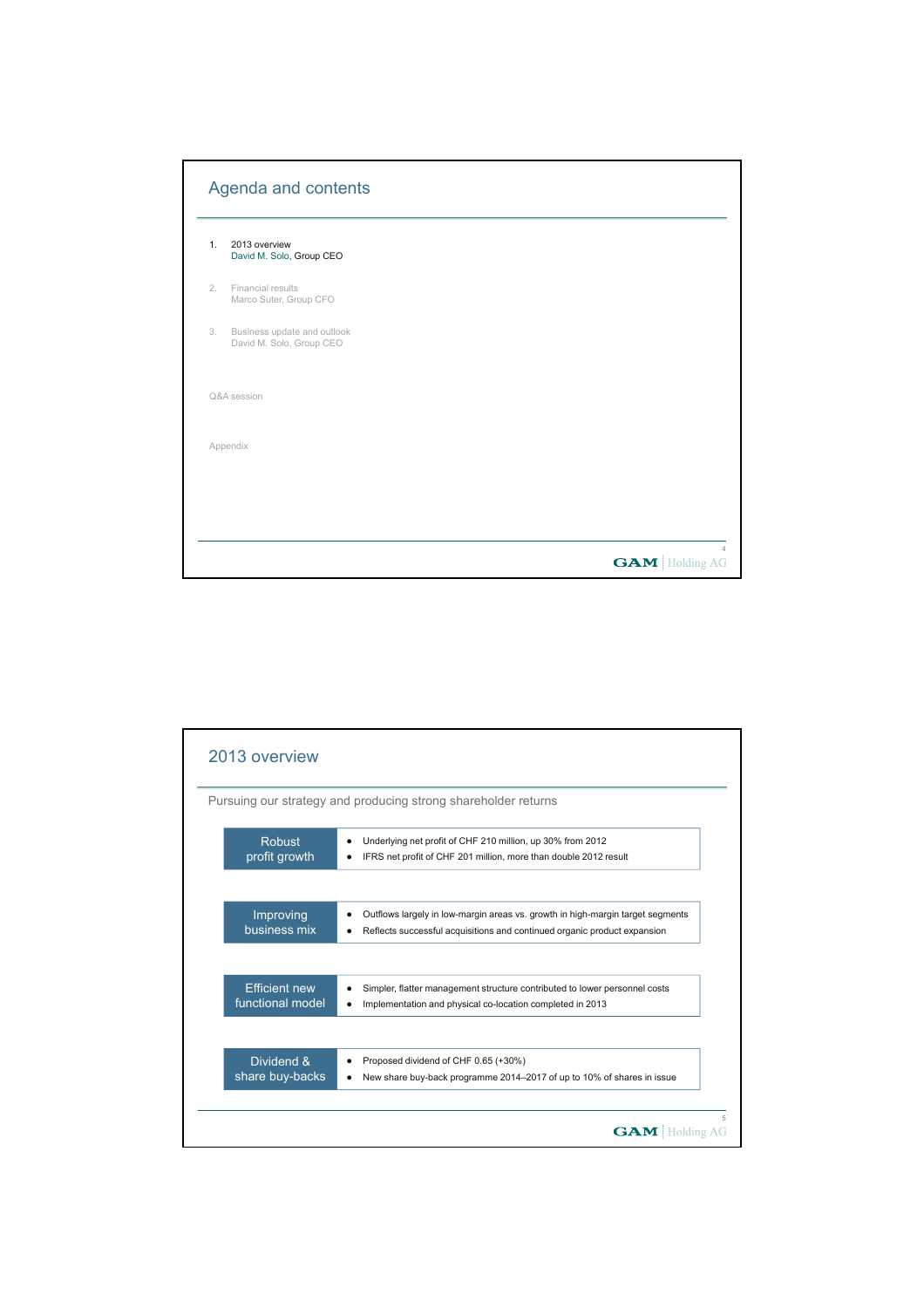|    | Agenda and contents                                     |                       |
|----|---------------------------------------------------------|-----------------------|
| 1. | 2013 overview<br>David M. Solo, Group CEO               |                       |
| 2. | <b>Financial results</b><br>Marco Suter, Group CFO      |                       |
| 3. | Business update and outlook<br>David M. Solo, Group CEO |                       |
|    | Q&A session                                             |                       |
|    | Appendix                                                |                       |
|    |                                                         |                       |
|    |                                                         |                       |
|    |                                                         | <b>GAM</b> Holding AG |

|                                            | 2013  | 2012  | Change<br>in $%$ |                                                                     |
|--------------------------------------------|-------|-------|------------------|---------------------------------------------------------------------|
| Operating income (CHF m)                   | 670.2 | 594.9 | 13               | <b>Robust profitability</b>                                         |
| Operating expenses (CHF m)                 | 437.1 | 399.7 | 9                | • Improved margins in investment management<br>• Higher average AuM |
| Underlying net profit (CHF m) <sup>1</sup> | 210.2 | 162.0 | 30               | • Improved performance fees                                         |
| IFRS net profit (CHF m) <sup>1</sup>       | 201.4 | 88.4  | 128              | • Continued cost discipline                                         |
| Tangible equity (CHF m)                    | 551.4 | 528.0 | 4                | Strong and liquid balance sheet                                     |
| Net cash (CHF m)                           | 592.6 | 504.0 | 18               | • Strong capital base<br>• No financial debt                        |
| Basic EPS (CHF) <sup>2</sup>               | 1.26  | 0.94  | 34               | Improved key performance metrics                                    |
| Return on tangible equity <sup>3</sup>     | 37.3% | 30.4% | 23               | • Very strong EPS growth                                            |
| Cost/income ratio                          | 65.2% | 67.2% | $-3$             | • Improved cost/income ratio reflects positive                      |
| Year-end shares outstanding (m)            | 162.9 | 164.6 | $-1$             | operating leverage                                                  |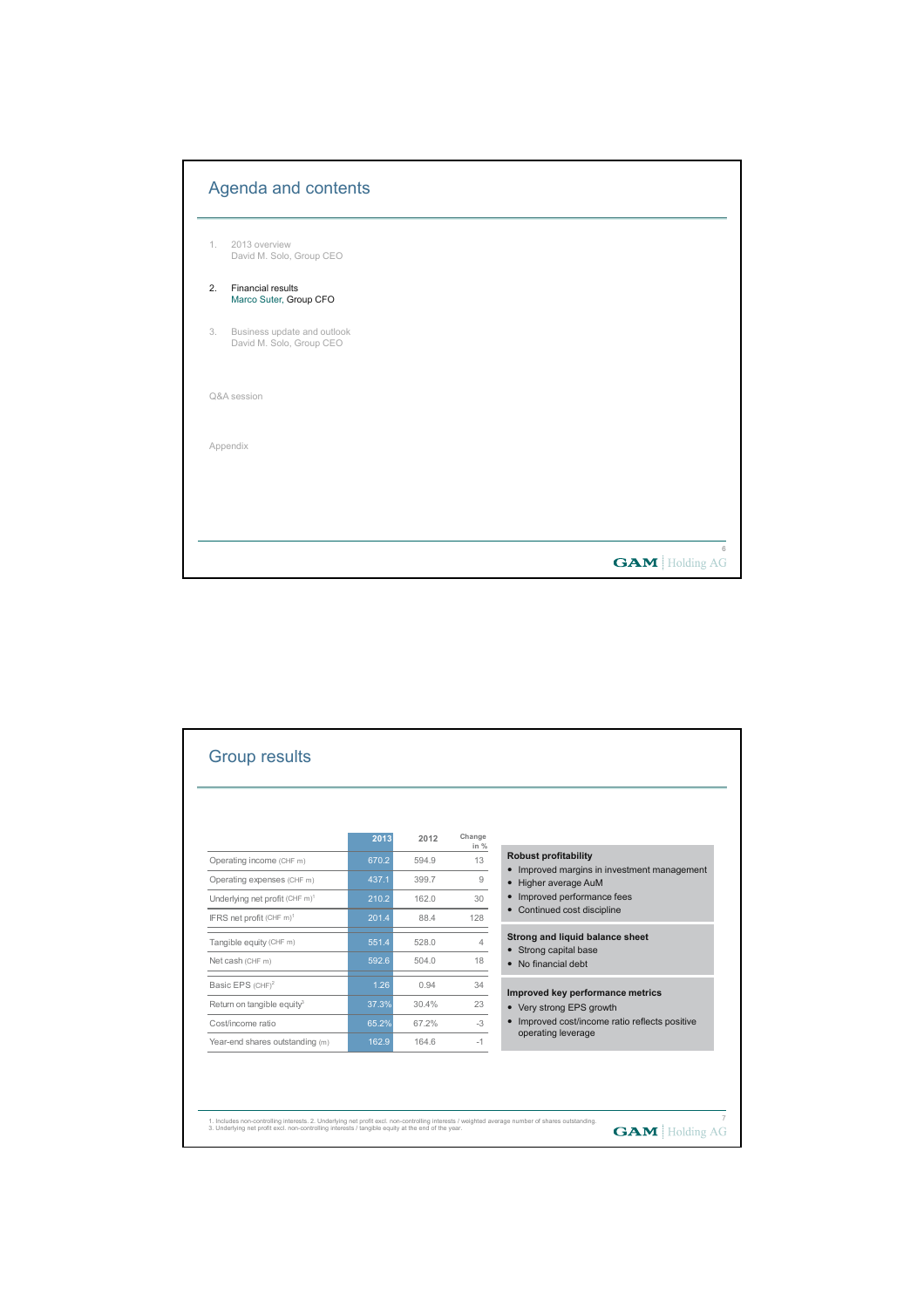| Investment management                                         |                |             |                  |                                                                          |
|---------------------------------------------------------------|----------------|-------------|------------------|--------------------------------------------------------------------------|
|                                                               | 2013           | 2012        | Change<br>in $%$ | NNM growth targets missed<br>• Year-end AuM affected by net outflows and |
| Year-end AuM (CHF bn)                                         | 69.8           | 72.6        | $-4$             | USD weakening in H2                                                      |
|                                                               | 73.1           | 70.4        | $\overline{4}$   | • While overall flows were negative, higher margin                       |
|                                                               |                |             |                  |                                                                          |
| Average AuM (CHF bn)<br>NNM (CHF bn)<br>Private labelling     | $-2.6$         | $-0.1$      | $\overline{a}$   | areas saw strong inflows<br>• Average AuM up                             |
|                                                               | 2013           | 2012        | Change<br>in %   | Growth opportunities did not materialise as<br>expected                  |
|                                                               | 44.6           | 43.6        | $\overline{2}$   | • New business wins not sufficient to offset outflows                    |
| Year-end AuM (CHF bn)<br>Average AuM (CHF bn)<br>NNM (CHF bn) | 44.5<br>$-1.1$ | 42.2<br>2.5 | 5<br>$-144$      | • Year-end AuM up from 2012, helped by positive<br>market performance    |

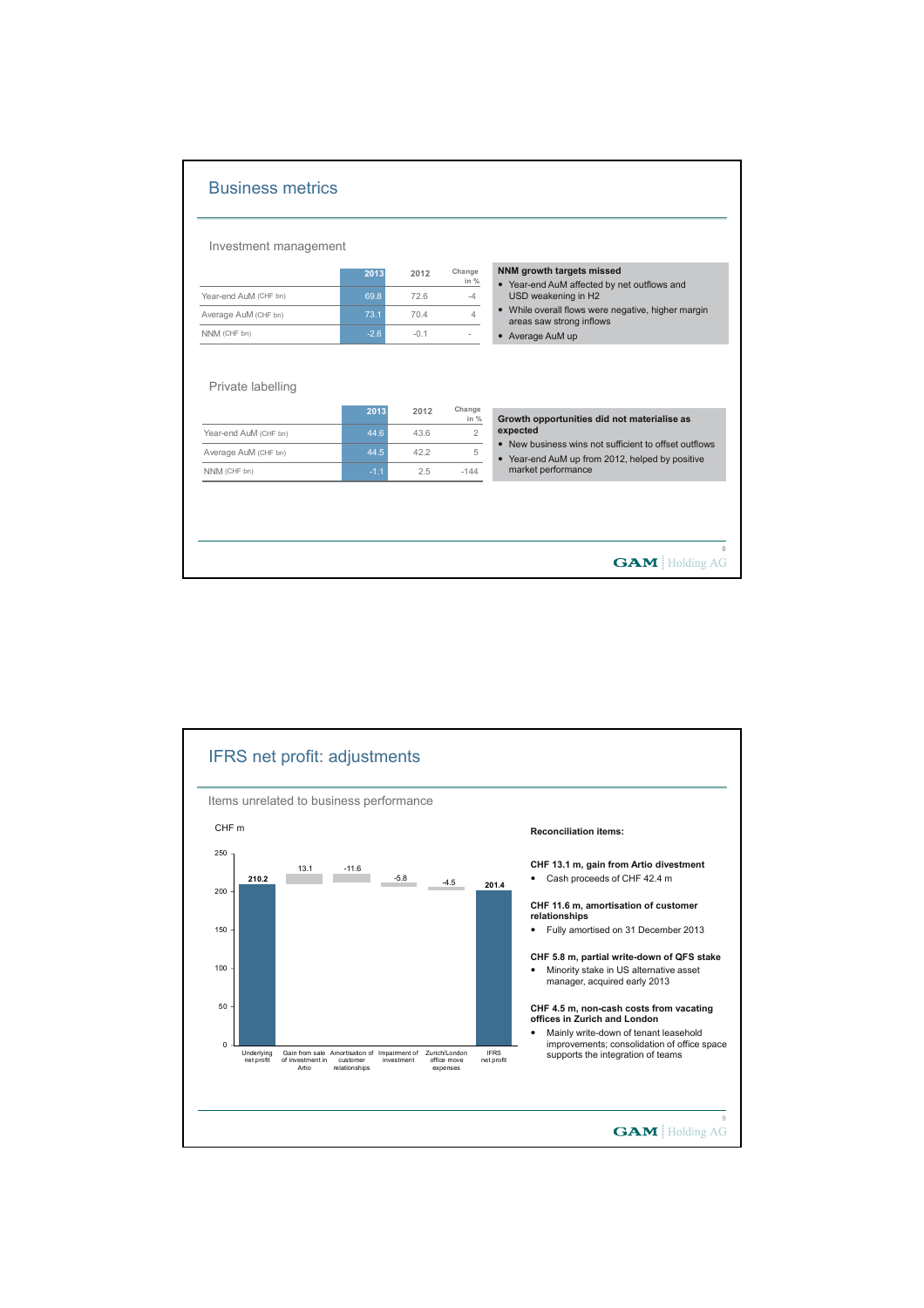

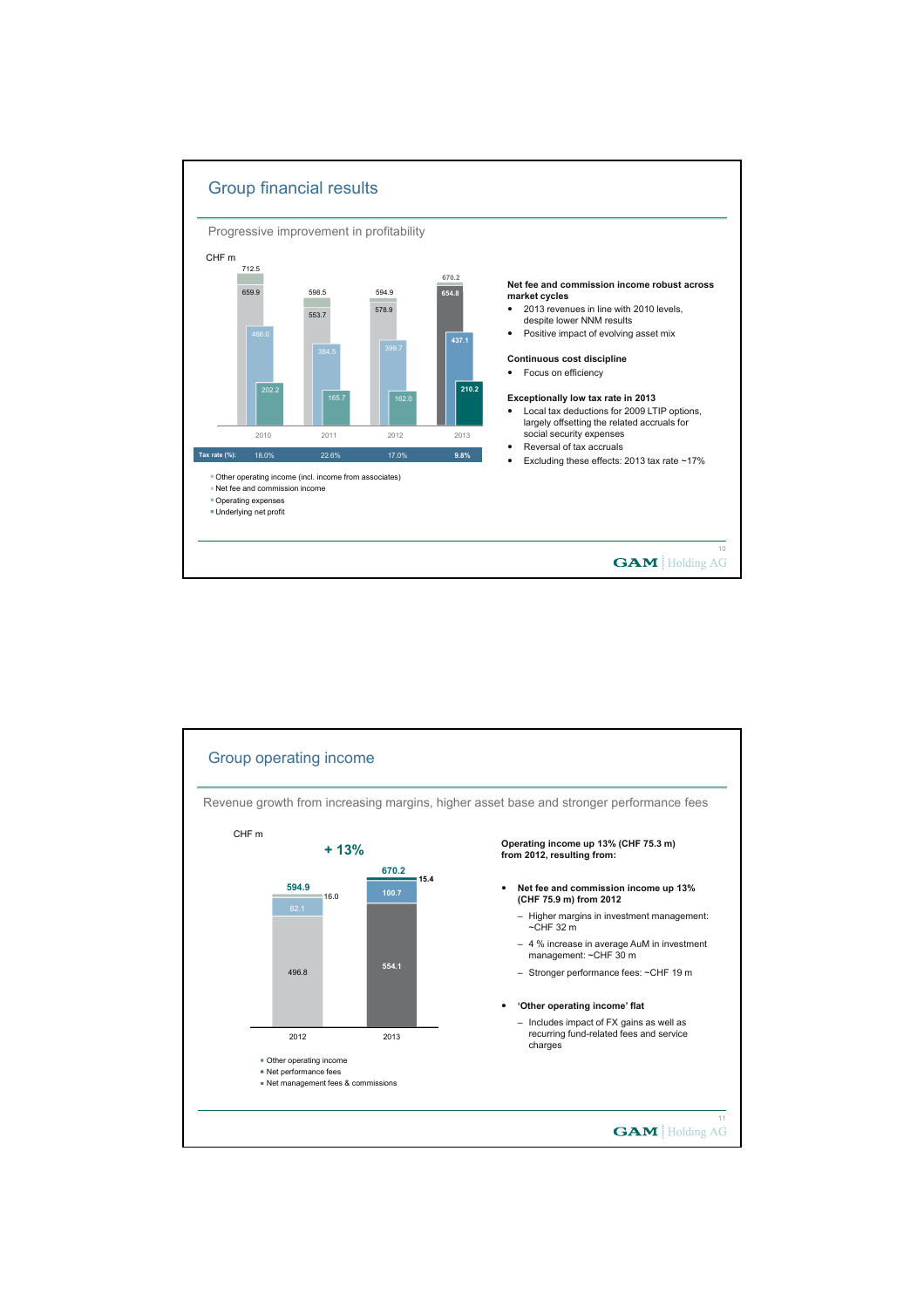

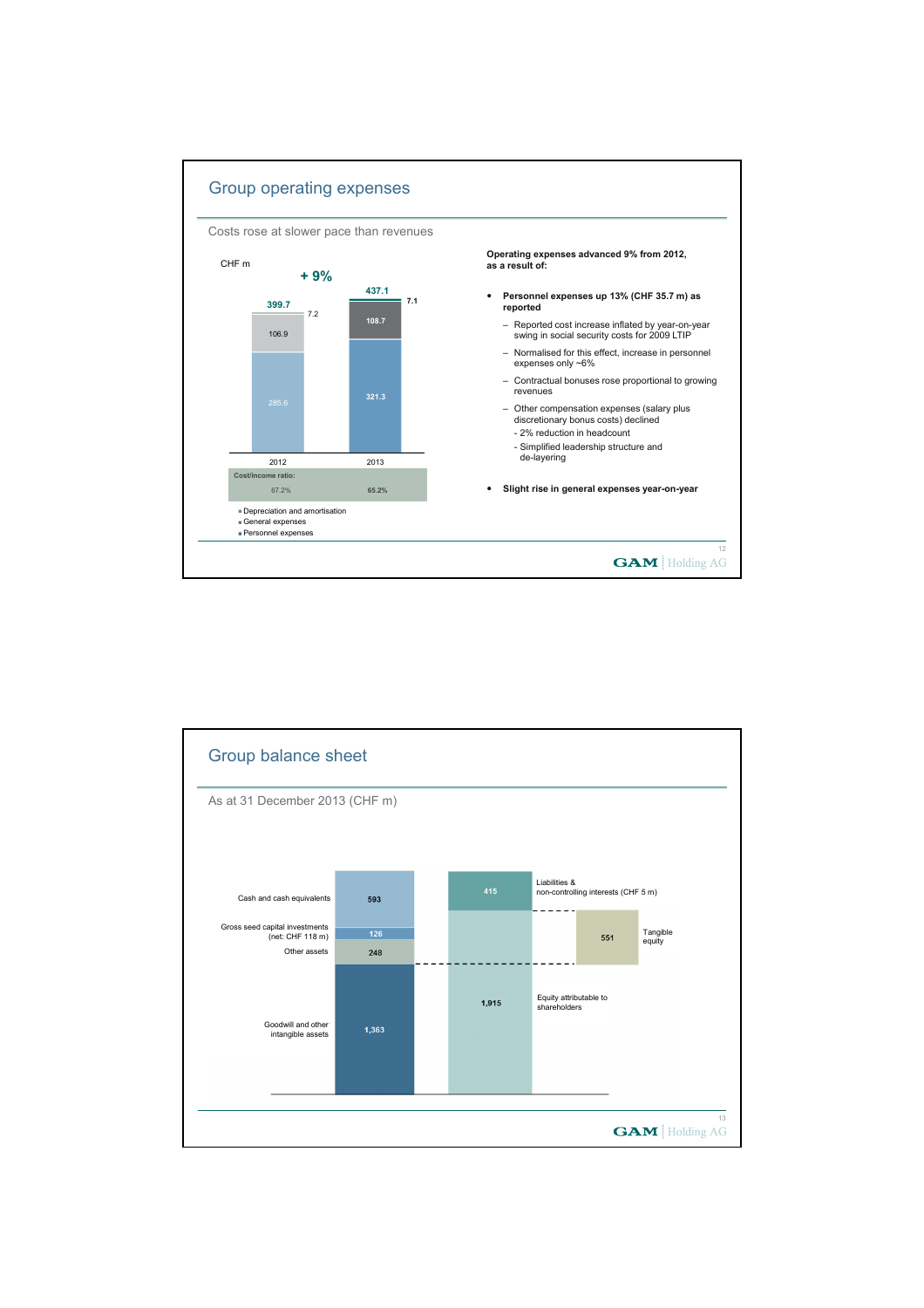

| Dividend payments in previous years                               |                             |                            |                                      |  |
|-------------------------------------------------------------------|-----------------------------|----------------------------|--------------------------------------|--|
| Financial year <sup>1</sup>                                       | Dividend per share<br>(CHF) | Eligible shares<br>(m)     | Total dividend<br>payment<br>(CHF m) |  |
| 2010                                                              | 0.50                        | 188.3                      | 94.1                                 |  |
| 2011                                                              | 0.50                        | 175.7                      | 87.8                                 |  |
| 2012                                                              | 0.50                        | 163.6                      | 81.8                                 |  |
| Proposed dividend payment for 2013<br>Financial year <sup>1</sup> | Dividend per share<br>(CHF) | Eligible shares $2$<br>(m) | Total dividend<br>payment            |  |
| 2013                                                              | 0.65                        | 162.9                      | (CHF m)<br>105.9                     |  |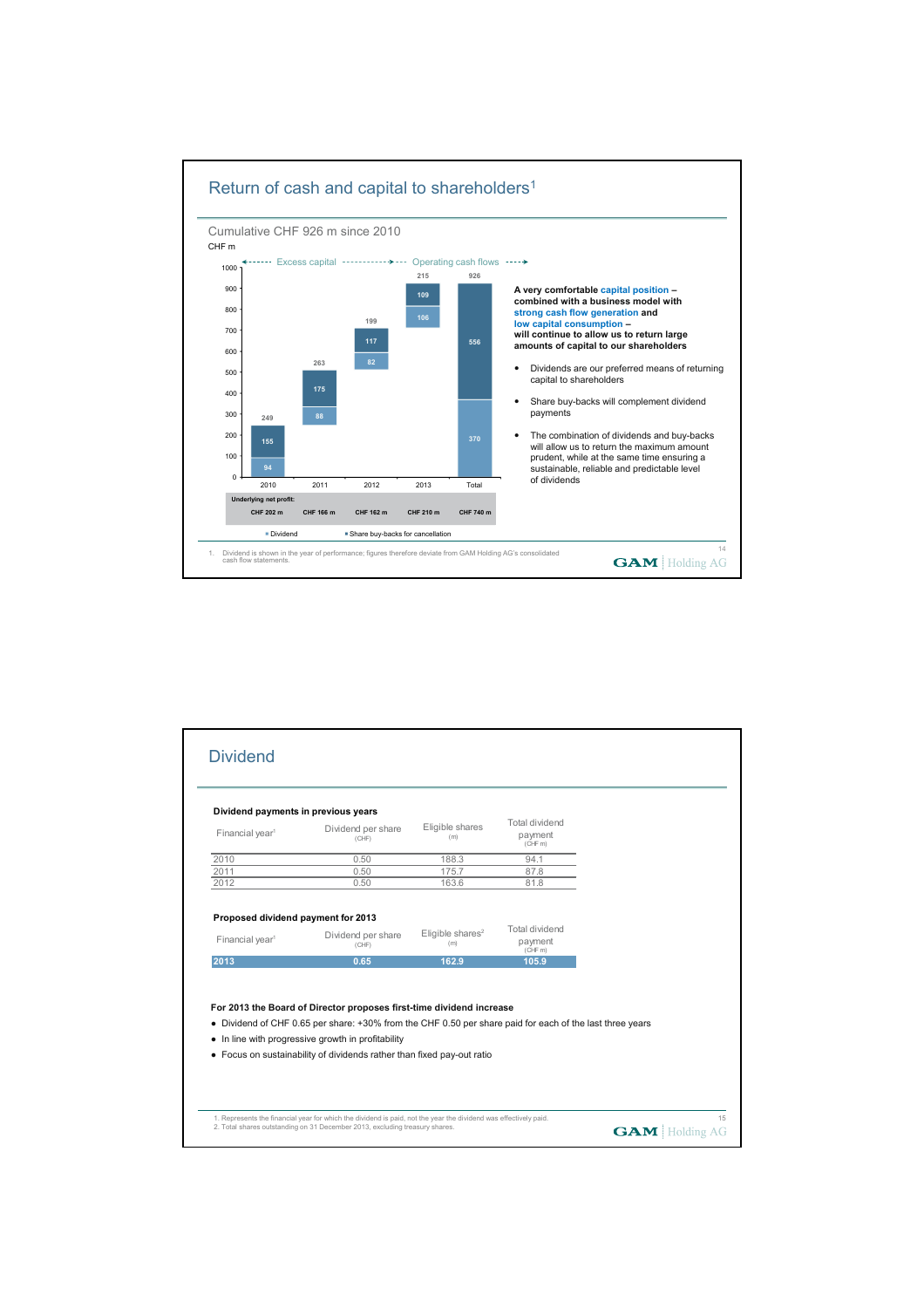## Treasury shares and shares outstanding

| in millions                                                                                                                                                                                                                                                                                                            | 31.12.2013 | 31.12.2012 31.12.2011 |         |
|------------------------------------------------------------------------------------------------------------------------------------------------------------------------------------------------------------------------------------------------------------------------------------------------------------------------|------------|-----------------------|---------|
| Shares issued                                                                                                                                                                                                                                                                                                          | 173.2      | 183.4                 | 196.3   |
| Treasury shares held for cancellation (2011–2014 programme)                                                                                                                                                                                                                                                            | $-6.6$     | $-10.1$               | $-12.9$ |
| Treasury shares held to cover share-based compensation plans                                                                                                                                                                                                                                                           | $-3.8$     | $-8.7$                | $-6.3$  |
| Shares outstanding, eligible for dividend                                                                                                                                                                                                                                                                              | 162.9      | 164.6                 | 177.1   |
| Maximum buy-back capacity left under 2011-2014 programme <sup>1</sup>                                                                                                                                                                                                                                                  | 11.7       | 18.3                  | 28.4    |
| Share count (shares outstanding) reduced slightly in 2013<br>10.1 million shares cancelled in June 2013<br>٠<br>6.6 million shares bought back during 2013, to be cancelled following approval at 2014 AGM<br>٠                                                                                                        |            |                       |         |
| 0.8 million shares bought back in January/February 2014, to be cancelled subject to approval at 2015 AGM<br>Total shares repurchased under 2011–2014 programme (incl. 2014 buy-backs): 30.4 million; bringing cumulative<br>٠<br>buy-back volume since the start of the programme to 74% of maximum limit <sup>1</sup> |            |                       |         |
| Treasury shares held for share-based compensation plans reduced                                                                                                                                                                                                                                                        |            |                       |         |

| Share buy-backs                   |                                                                               |
|-----------------------------------|-------------------------------------------------------------------------------|
| New programme 2014-2017 (planned) |                                                                               |
| Purpose                           | Capital reduction: shares will be bought back for cancellation                |
|                                   |                                                                               |
| Maximum volume                    | 10% of shares in issue at inception, approx. 17 million shares<br>$\bullet$   |
|                                   |                                                                               |
| Period                            | Maximum length of three years                                                 |
|                                   |                                                                               |
| <b>Trading line</b>               | Second trading line at the SIX Swiss Exchange: full transparency<br>$\bullet$ |
|                                   | 17                                                                            |
|                                   | <b>GAM</b> Holding AG                                                         |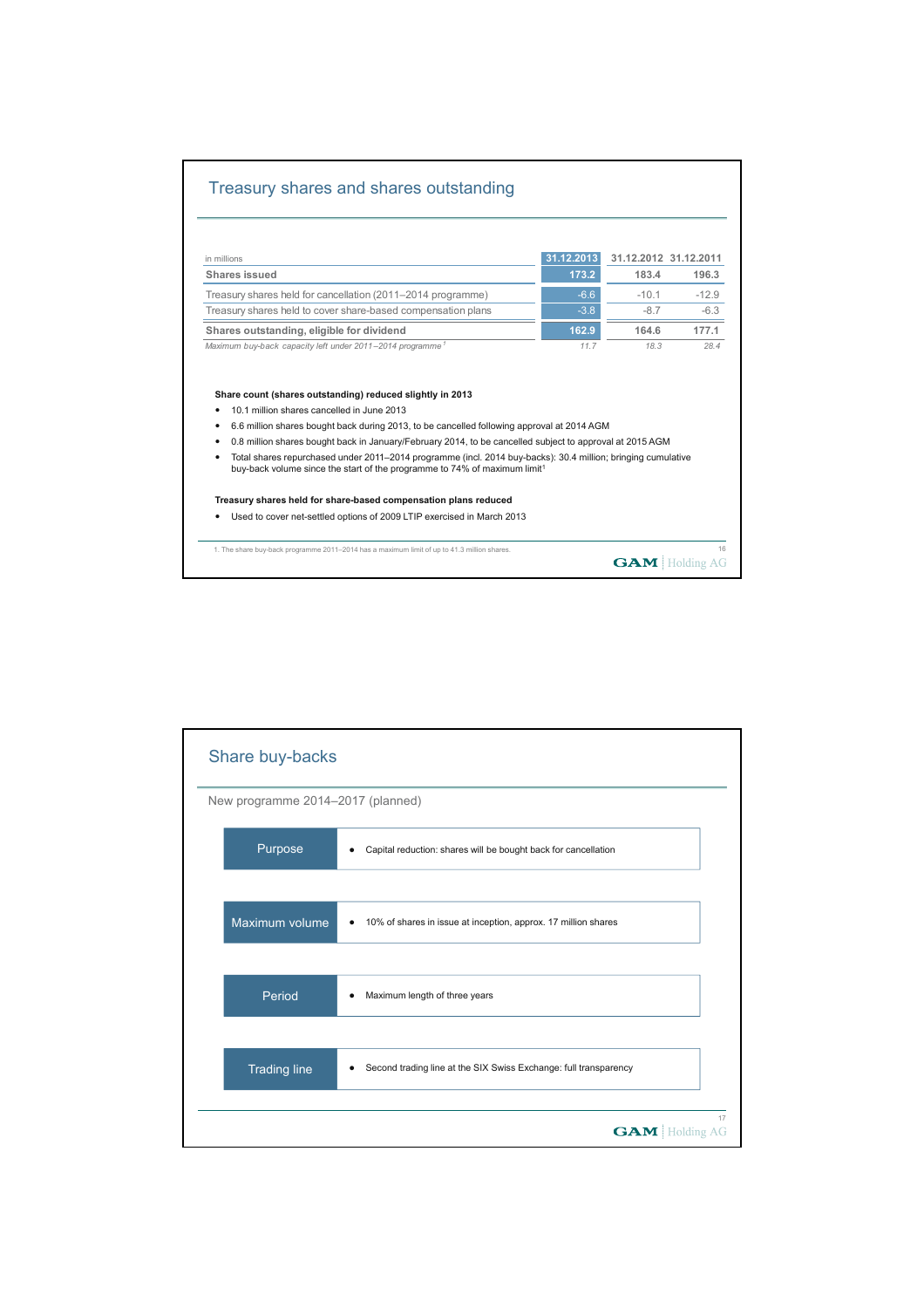|    | Agenda and contents                                     |                       |
|----|---------------------------------------------------------|-----------------------|
| 1. | 2013 overview<br>David M. Solo, Group CEO               |                       |
| 2. | Financial results<br>Marco Suter, Group CFO             |                       |
| 3. | Business update and outlook<br>David M. Solo, Group CEO |                       |
|    | Q&A session                                             |                       |
|    | Appendix                                                |                       |
|    |                                                         |                       |
|    |                                                         | 18                    |
|    |                                                         | <b>GAM</b> Holding AG |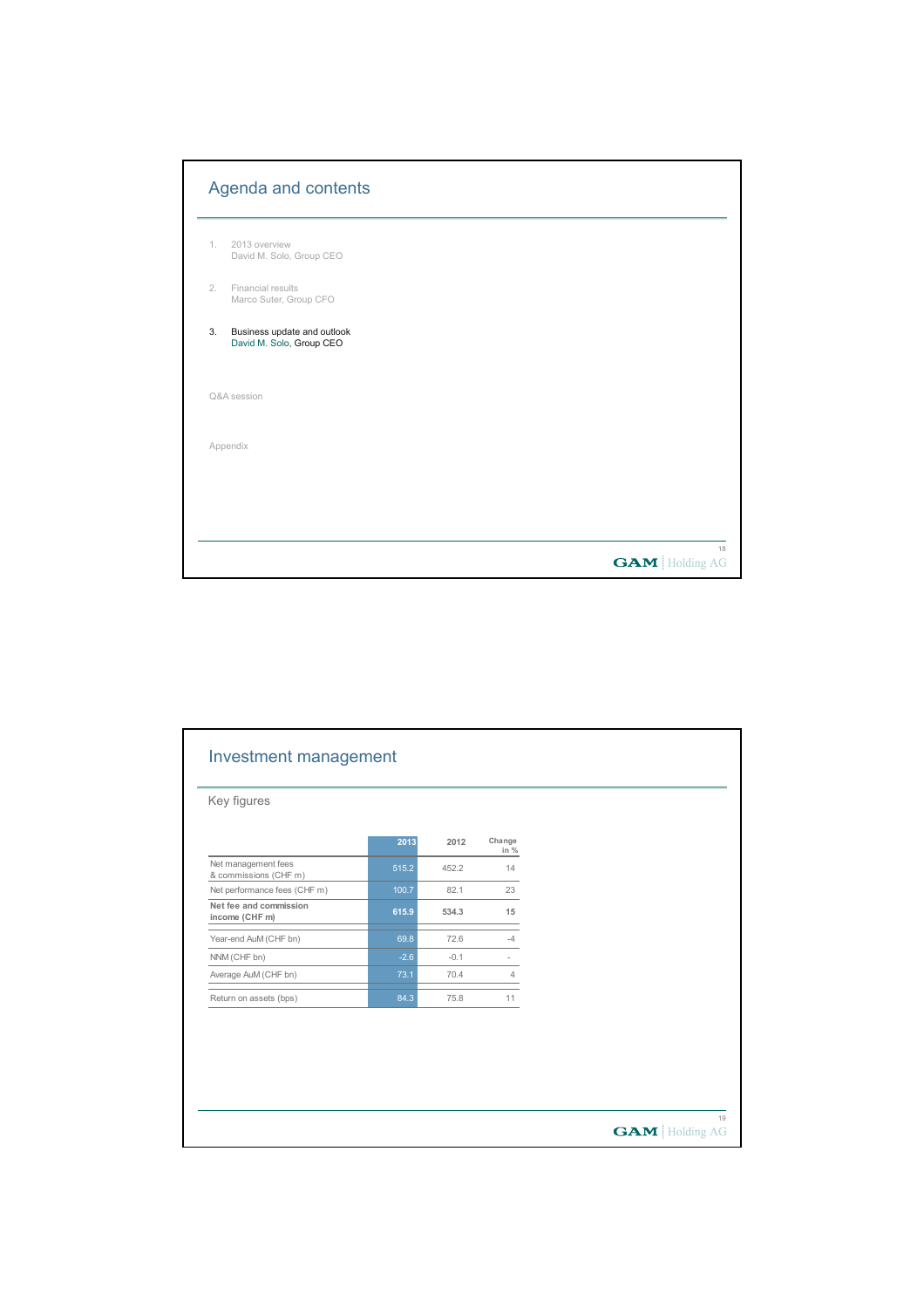

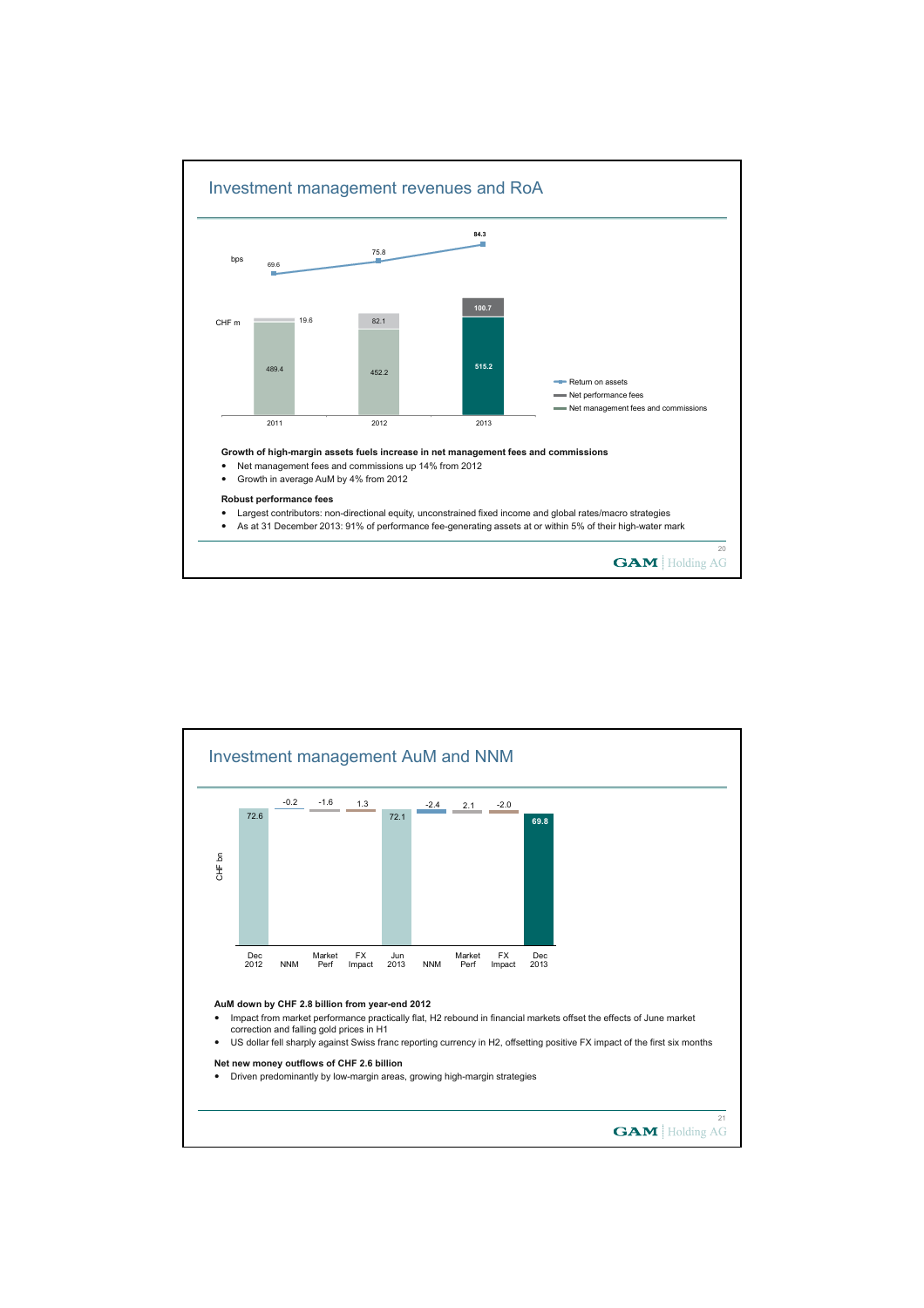

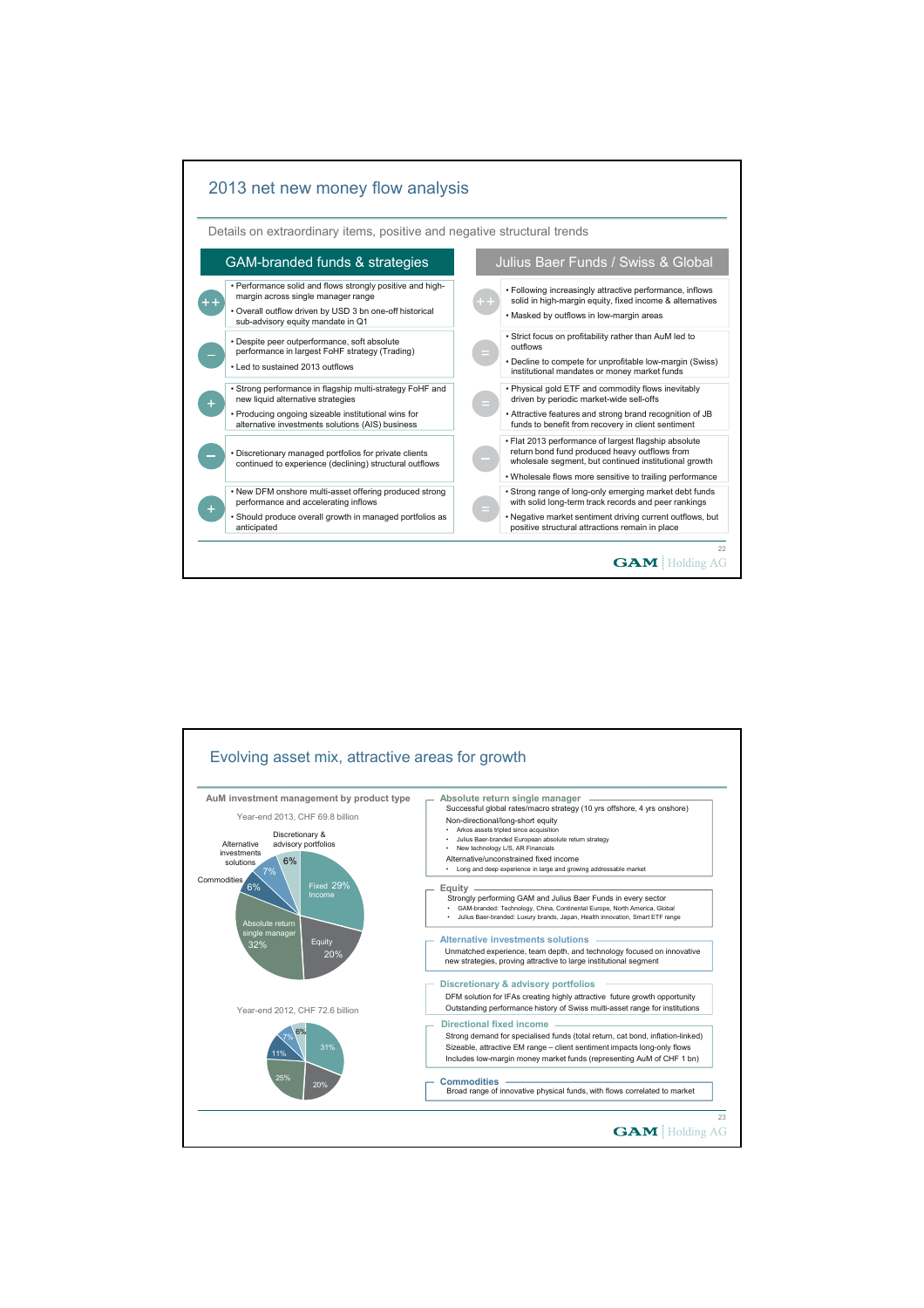

| Key figures                                  |        |      |                |  |  |
|----------------------------------------------|--------|------|----------------|--|--|
|                                              | 2013   | 2012 | Change<br>in % |  |  |
| Net management fees<br>& commissions (CHF m) | 38.9   | 44.6 | $-13$          |  |  |
| Year-end AuM (CHF bn)                        | 44.6   | 43.6 | $\overline{2}$ |  |  |
| NNM (CHF bn)                                 | $-1.1$ | 2.5  | $-144$         |  |  |
| Average AuM (CHF bn)                         | 44.5   | 42.2 | $\,$ 5         |  |  |
| Return on assets (bps)                       | 8.7    | 10.6 | $-18$          |  |  |
|                                              |        |      |                |  |  |
|                                              |        |      |                |  |  |
|                                              |        |      |                |  |  |
|                                              |        |      |                |  |  |
|                                              |        |      |                |  |  |
|                                              |        |      |                |  |  |
|                                              |        |      |                |  |  |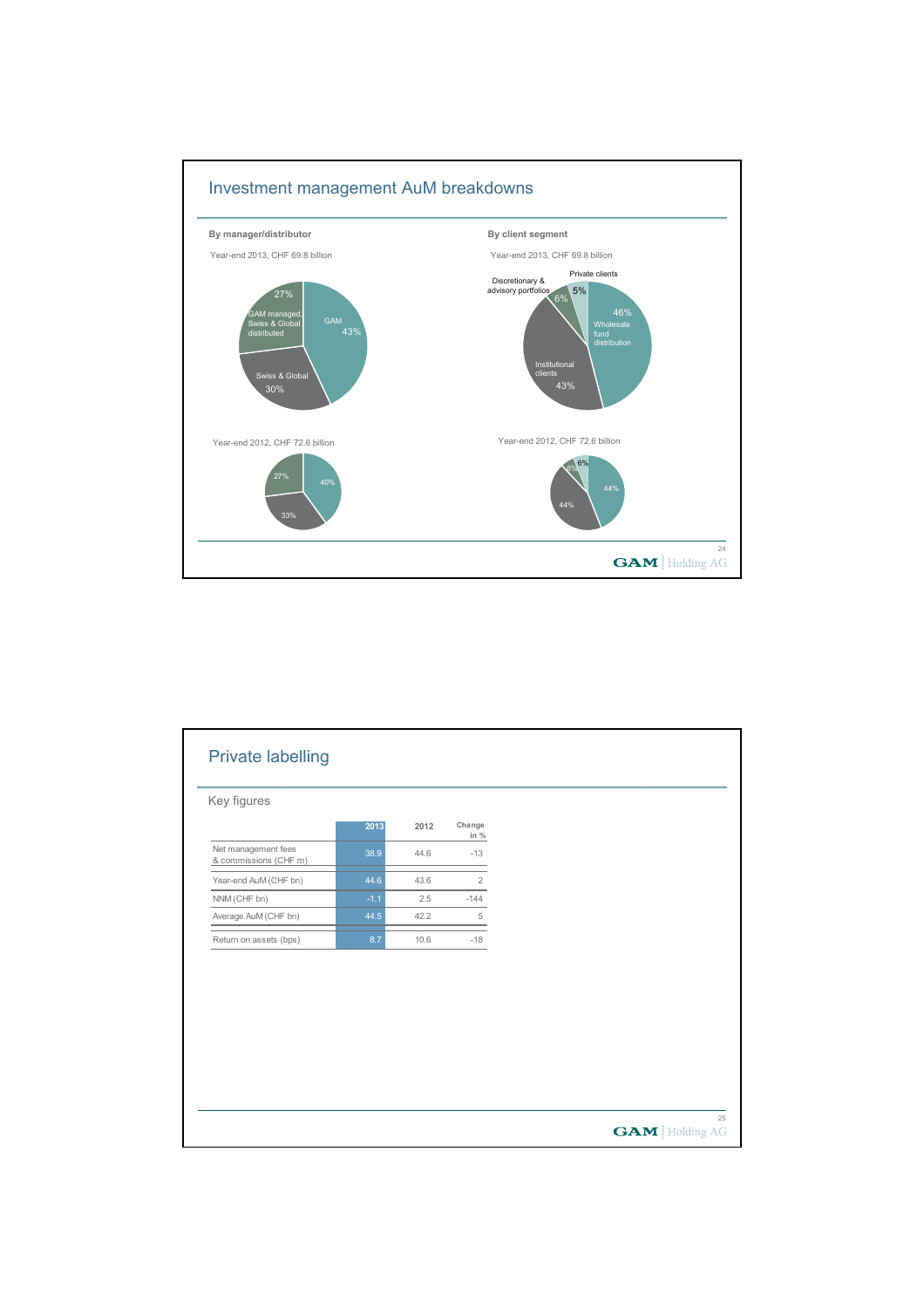

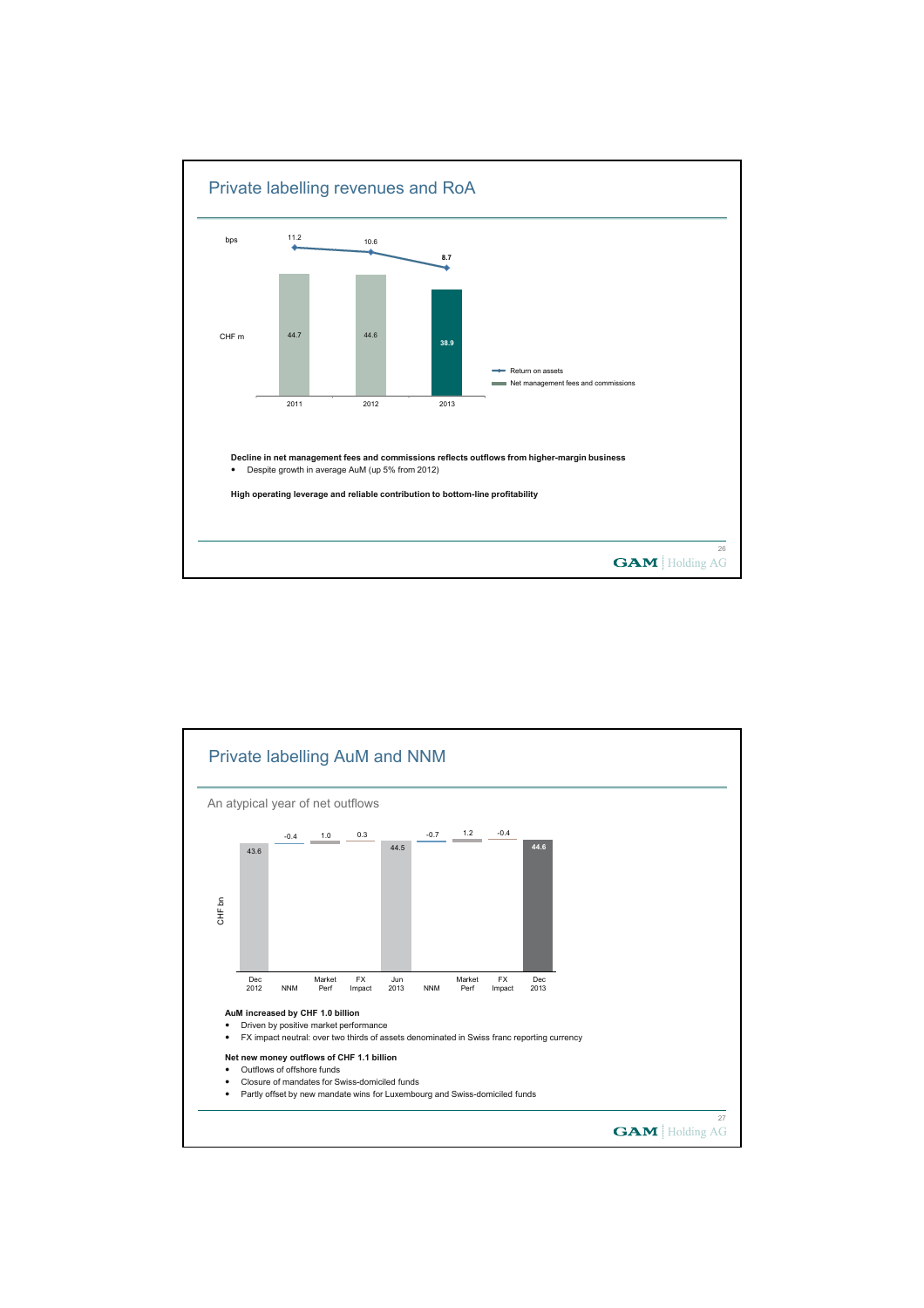

|                                                                                       | <b>Actual results</b><br>FY 2013 | <b>Mid-term targets</b>   |                                                                                                                                                      |
|---------------------------------------------------------------------------------------|----------------------------------|---------------------------|------------------------------------------------------------------------------------------------------------------------------------------------------|
| <b>Basic EPS growth</b>                                                               | $+34\%$ y-on-y                   | Sustainable growth        | Driven predominantly by higher profits<br>$\bullet$                                                                                                  |
| Cost/income ratio                                                                     | 65.2%                            | $60 - 65%$                | • Business provides operating leverage<br>• Efficient new functional structure                                                                       |
| Net new money growth rate<br><b>Investment management</b><br><b>Private labelling</b> | $-4\%$ of AuM<br>$-3%$ of AuM    | 5-10% of AuM<br>5% of AuM | Well-positioned in areas with strong<br>٠<br>growth potential<br>Integrated global sales force<br>$\bullet$<br>Proven ability to grow over the cycle |
|                                                                                       |                                  |                           | Uncertainty over regulatory<br>$\bullet$<br>developments makes growth less<br>predictable; target reduced from<br>previous range of 5-10%            |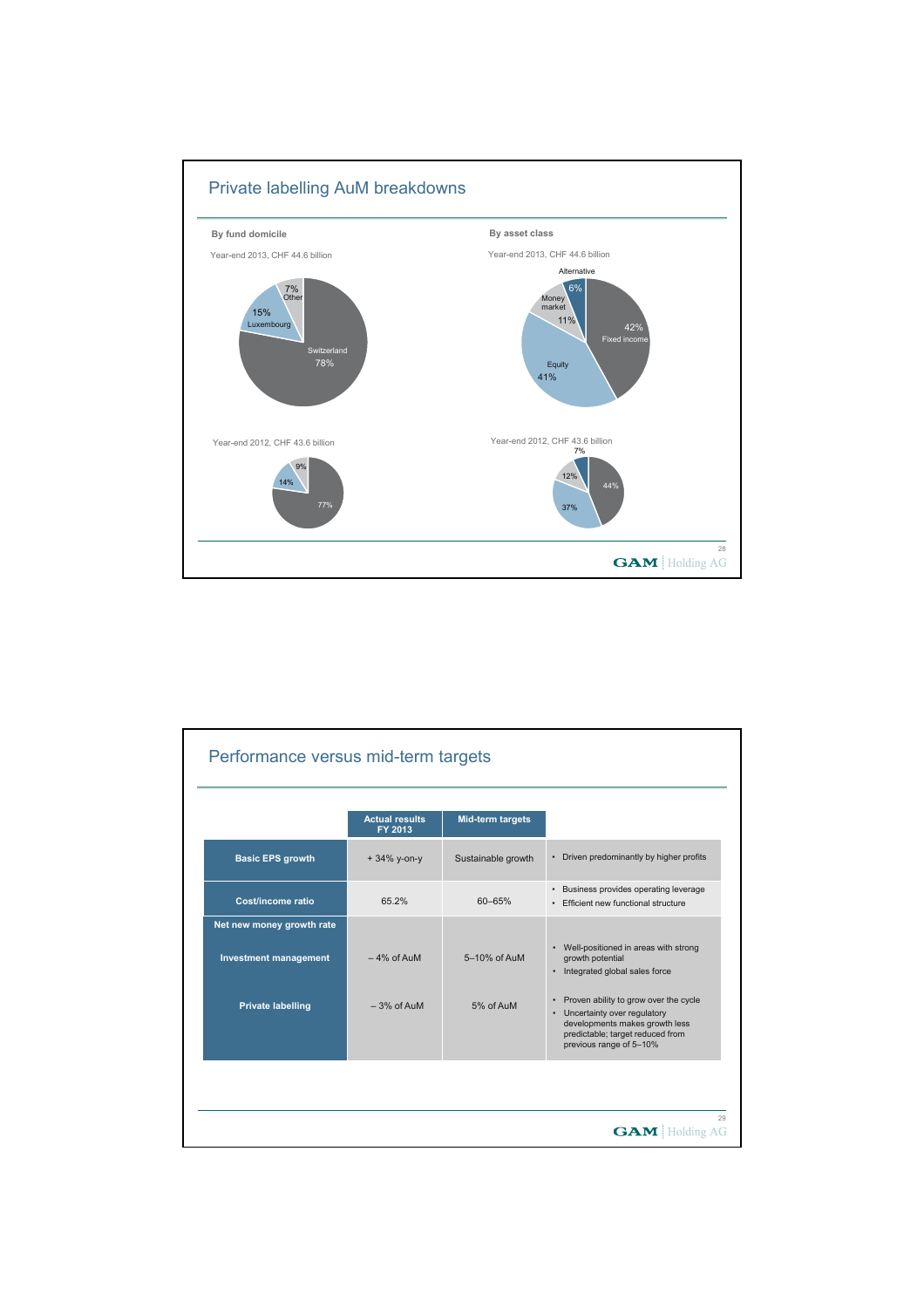

| <b>Truly active</b><br>investing | • Investors demand proven record of successful active management<br>They are prepared to reward high quality and superior performance                  |
|----------------------------------|--------------------------------------------------------------------------------------------------------------------------------------------------------|
|                                  | • Cultivation of differentially strong investment skills across strategies                                                                             |
|                                  | • Broad range of funds with impressive performance                                                                                                     |
| <b>Diversification</b>           | • Demonstrated ability to add quality teams/strategies organically and via accretive<br>acquisitions                                                   |
|                                  |                                                                                                                                                        |
| It's a marathon.                 | • Establishing credibility with clients and performance records takes time<br>• Strategies need to be positioned in advance of demand (time to market) |
| not a sprint                     | • All active strategies will suffer temporary periods of underperformance and<br>associated outflows                                                   |
|                                  | • Continued growth of attractive equity and absolute return strategies                                                                                 |
|                                  | • Emerging market strategies likely to see outflows until sentiment improves                                                                           |
| Outlook                          | • Wholesale flows into absolute return bond strategy likely to stabilise as<br>performance resumes normal trajectory                                   |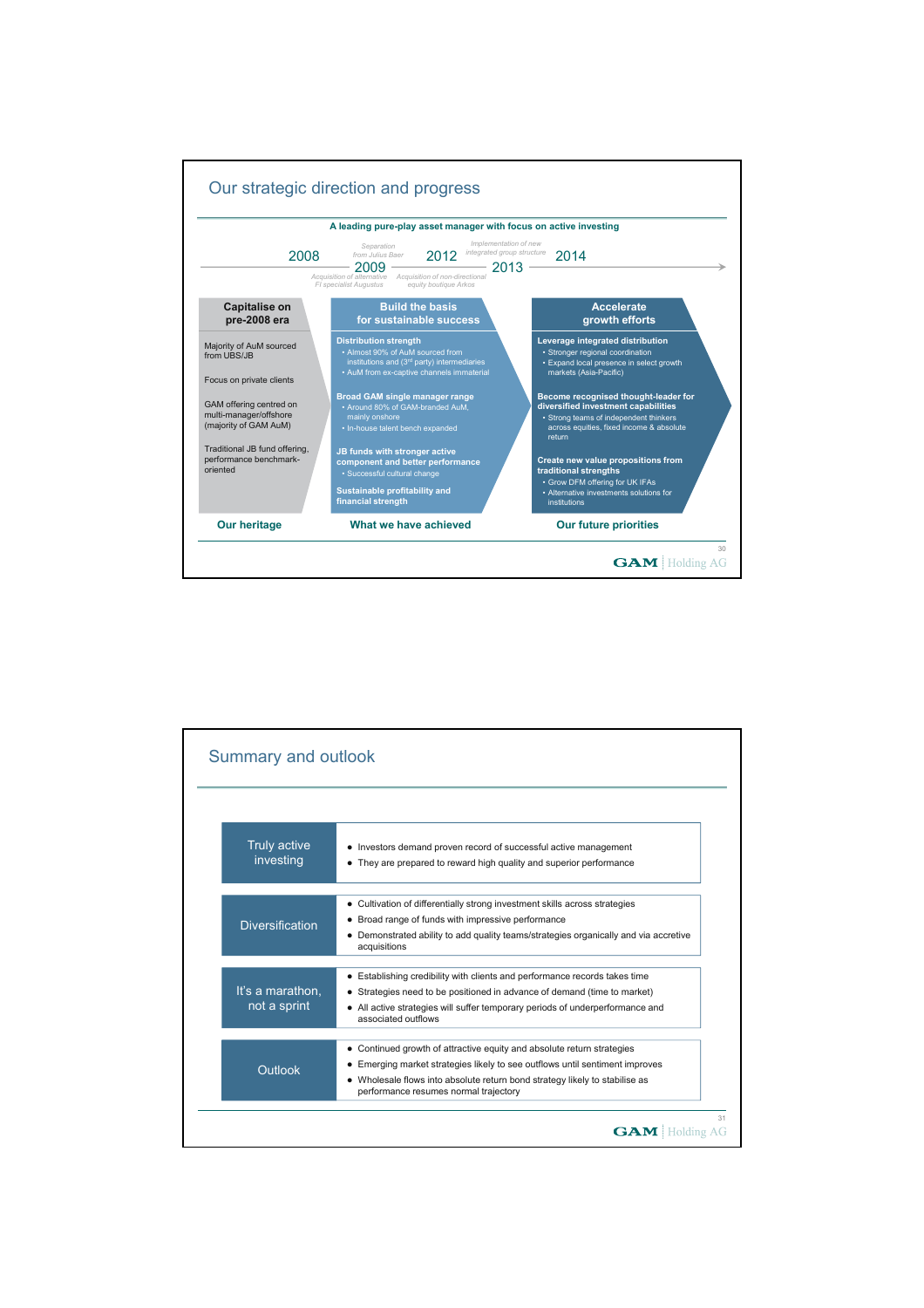|    | Agenda and contents                                     |                       |
|----|---------------------------------------------------------|-----------------------|
| 1. | 2013 overview<br>David M. Solo, Group CEO               |                       |
| 2. | <b>Financial results</b><br>Marco Suter, Group CFO      |                       |
| 3. | Business update and outlook<br>David M. Solo, Group CEO |                       |
|    | Q&A session                                             |                       |
|    | Appendix                                                |                       |
|    |                                                         |                       |
|    |                                                         |                       |
|    |                                                         | <b>GAM</b> Holding AG |

| Appendix                                                            |
|---------------------------------------------------------------------|
| Group and reporting structure                                       |
| Group balance sheet                                                 |
| Consolidated income statement (IFRS)                                |
| Reconciliation of underlying to IFRS net profit                     |
| Investment management AuM development                               |
| Fund performance                                                    |
| Private labelling AuM development                                   |
| Half-year results (Group, investment management, private labelling) |
| Corporate calendar and contacts                                     |
|                                                                     |
|                                                                     |
|                                                                     |
|                                                                     |
|                                                                     |
| 33                                                                  |
| <b>GAM</b> Holding AG                                               |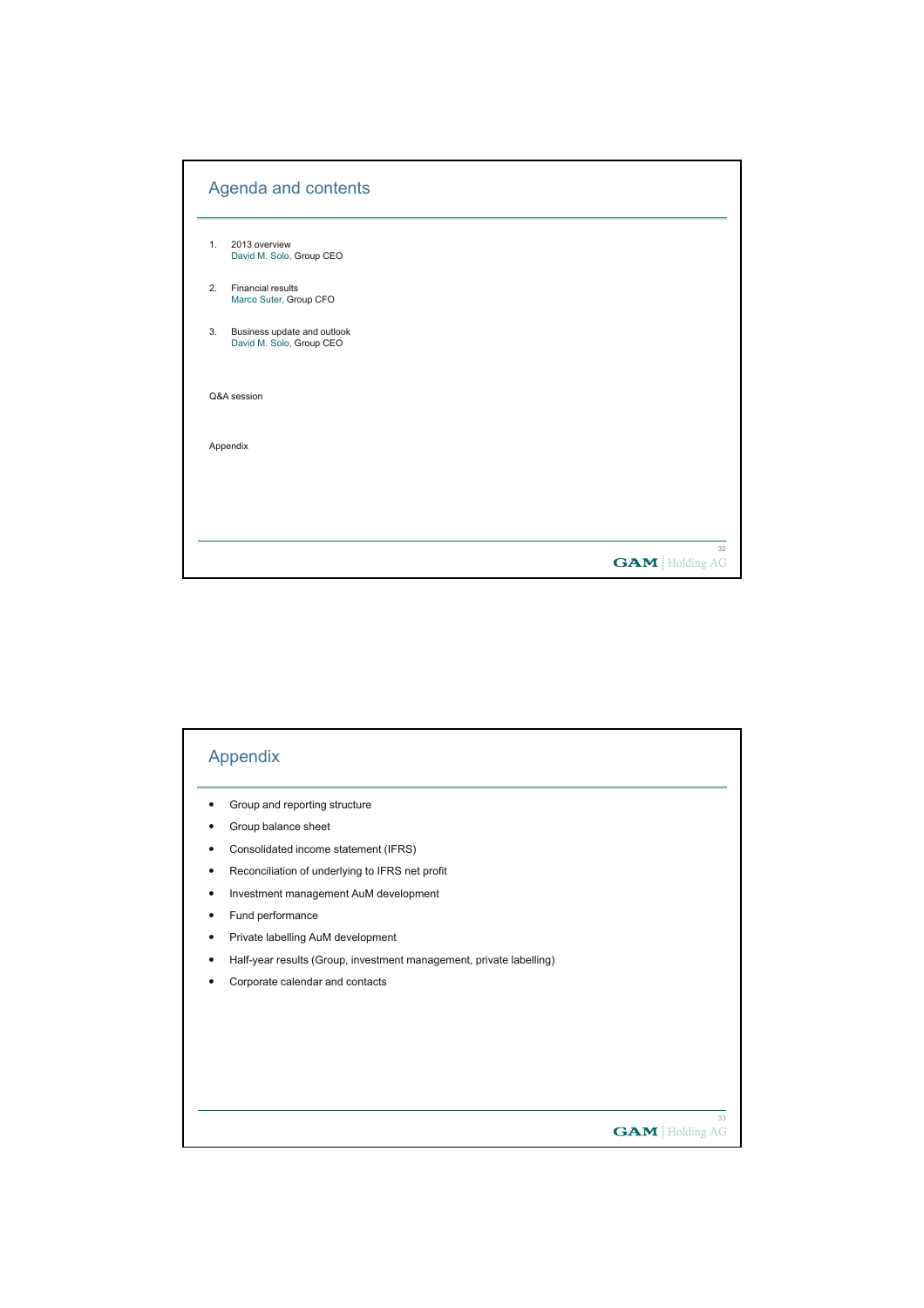

|                                                                                                       | 31.12.2013 | 31.12.2012 | Change         |  |
|-------------------------------------------------------------------------------------------------------|------------|------------|----------------|--|
| (CHF m)                                                                                               |            |            | in %           |  |
| Cash and cash equivalents                                                                             | 592.6      | 504.0      | 18             |  |
| Trade and other receivables                                                                           | 64.9       | 53.7       | 21             |  |
| Accrued income and prepaid expenses                                                                   | 125.9      | 143.3      | $-12$          |  |
| Financial investments                                                                                 | 74.7       | 82.6       | $-10$          |  |
| Assets held for sale                                                                                  | 52.3       | 101.7      | $-49$          |  |
| <b>Current assets</b>                                                                                 | 910.4      | 885.3      | 3              |  |
| Investments in associates                                                                             | 3.1        | $\sim$     |                |  |
| Goodwill and other intangible assets                                                                  | 1.363.4    | 1.372.8    | $-1$           |  |
| Other non-current assets                                                                              | 52.8       | 47.6       | 11             |  |
| Non-current assets                                                                                    | 1,419.3    | 1,420.4    | $-0$           |  |
| Assets                                                                                                | 2.329.7    | 2.305.7    | 1              |  |
|                                                                                                       |            |            |                |  |
| Trade and other payables                                                                              | 19.1       | 17.1       | 12             |  |
| Accrued expenses and deferred income                                                                  | 251.6      | 237.2      | 6              |  |
| Other current liabilities                                                                             | 38.5       | 53.5       | $-28$          |  |
| <b>Current liabilities</b>                                                                            | 309.2      | 307.8      | $\mathbf{0}$   |  |
| Pension liabilities                                                                                   | 69.2       | 70.9       | $-2$           |  |
| Other non-current liabilities                                                                         | 31.6       | 24.2       | 31             |  |
| Non-current liabilities                                                                               | 100.8      | 95.1       | 6              |  |
| Liabilities                                                                                           | 410.0      | 402.9      | $\overline{2}$ |  |
|                                                                                                       |            |            |                |  |
| Share capital                                                                                         | 8.7        | 9.2        | $-5$           |  |
| Treasury shares                                                                                       | $-145.5$   | $-241.9$   | 40             |  |
| Other equity components                                                                               | 2.056.5    | 2,135.5    | $-4$           |  |
| Equity                                                                                                | 1,919.7    | 1,902.8    | 1              |  |
| Liabilities and equity                                                                                | 2.329.7    | 2,305.7    | 1              |  |
|                                                                                                       |            |            |                |  |
| Tangible equity (equity excluding non-controlling<br>interests, goodwill and other intangible assets) | 551.4      | 528.0      | $\overline{4}$ |  |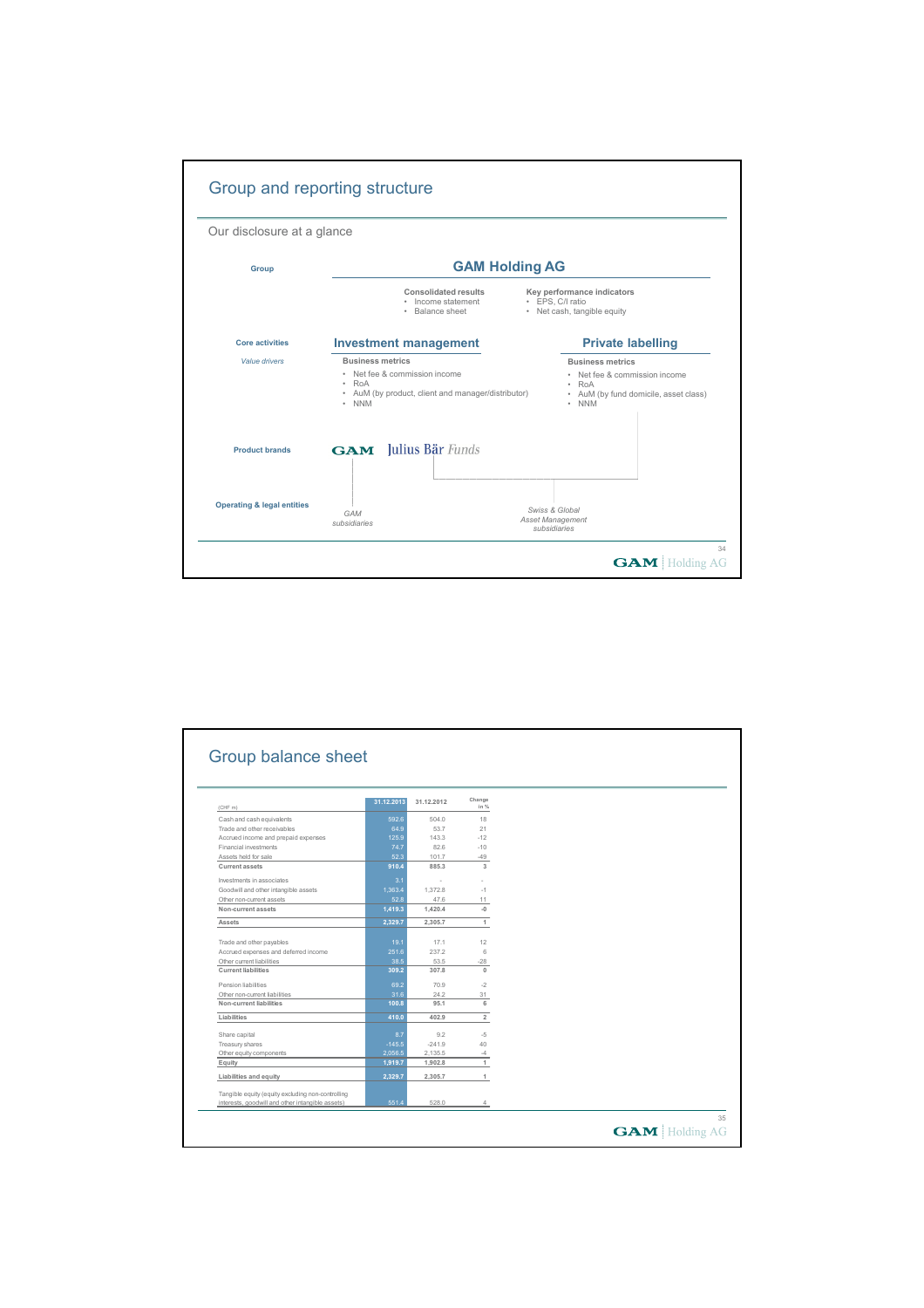| (CHF m)                                   | 2013     | 2012     | Change<br>in % |  |
|-------------------------------------------|----------|----------|----------------|--|
| Fee and commission income                 | 1,029.3  | 957.5    | $\overline{7}$ |  |
| Distribution, fee and commission expenses | $-475.2$ | $-460.7$ | 3              |  |
| Net management fees and commissions       | 554.1    | 496.8    | 12             |  |
| Net performance fees                      | 100.7    | 82.1     | 23             |  |
| Net fee and commission income             | 654.8    | 578.9    | 13             |  |
| Other operating income                    | 28.5     | 16.0     | 78             |  |
| Operating income                          | 683.3    | 594.9    | 15             |  |
| Personnel expenses                        | 321.3    | 293.0    | 10             |  |
| General expenses                          | 110.2    | 106.9    | 3              |  |
| Depreciation and amortisation             | 18.8     | 18.9     | $-1$           |  |
| Impairments                               | 8.9      | 56.3     | $-84$          |  |
| <b>Operating expenses</b>                 | 459.2    | 475.1    | $-3$           |  |
| Profit before taxes                       | 224.1    | 119.8    | 87             |  |
| Income taxes                              | 22.7     | 31.4     | $-28$          |  |
| Net profit                                | 201.4    | 88.4     | 128            |  |
| Net profit attributable to:               |          |          |                |  |
| - the shareholders of the Company         | 196.8    | 87.1     | 126            |  |
| - non-controlling interests               | 4.6      | 1.3      | 254            |  |
| Net profit                                | 201.4    | 88.4     | 128            |  |

| Underlying net profit<br>Gain from sale of investment in Artio<br>Amortisation of customer relationships<br>Impairment of investments<br>Zurich/London office move expenses<br>Pension plan curtailment expenses<br><b>IFRS</b> net profit | 210.2<br>13.1<br>$-11.6$<br>$-5.8$<br>$-4.5$<br>201.4 | 162.0<br>$-11.7$<br>$-56.3$<br>$\sim$<br>$-5.6$<br>88.4 |
|--------------------------------------------------------------------------------------------------------------------------------------------------------------------------------------------------------------------------------------------|-------------------------------------------------------|---------------------------------------------------------|
|                                                                                                                                                                                                                                            |                                                       |                                                         |
|                                                                                                                                                                                                                                            |                                                       |                                                         |
|                                                                                                                                                                                                                                            |                                                       |                                                         |
|                                                                                                                                                                                                                                            |                                                       |                                                         |
|                                                                                                                                                                                                                                            |                                                       |                                                         |
|                                                                                                                                                                                                                                            |                                                       |                                                         |
|                                                                                                                                                                                                                                            |                                                       |                                                         |
|                                                                                                                                                                                                                                            |                                                       |                                                         |
|                                                                                                                                                                                                                                            |                                                       |                                                         |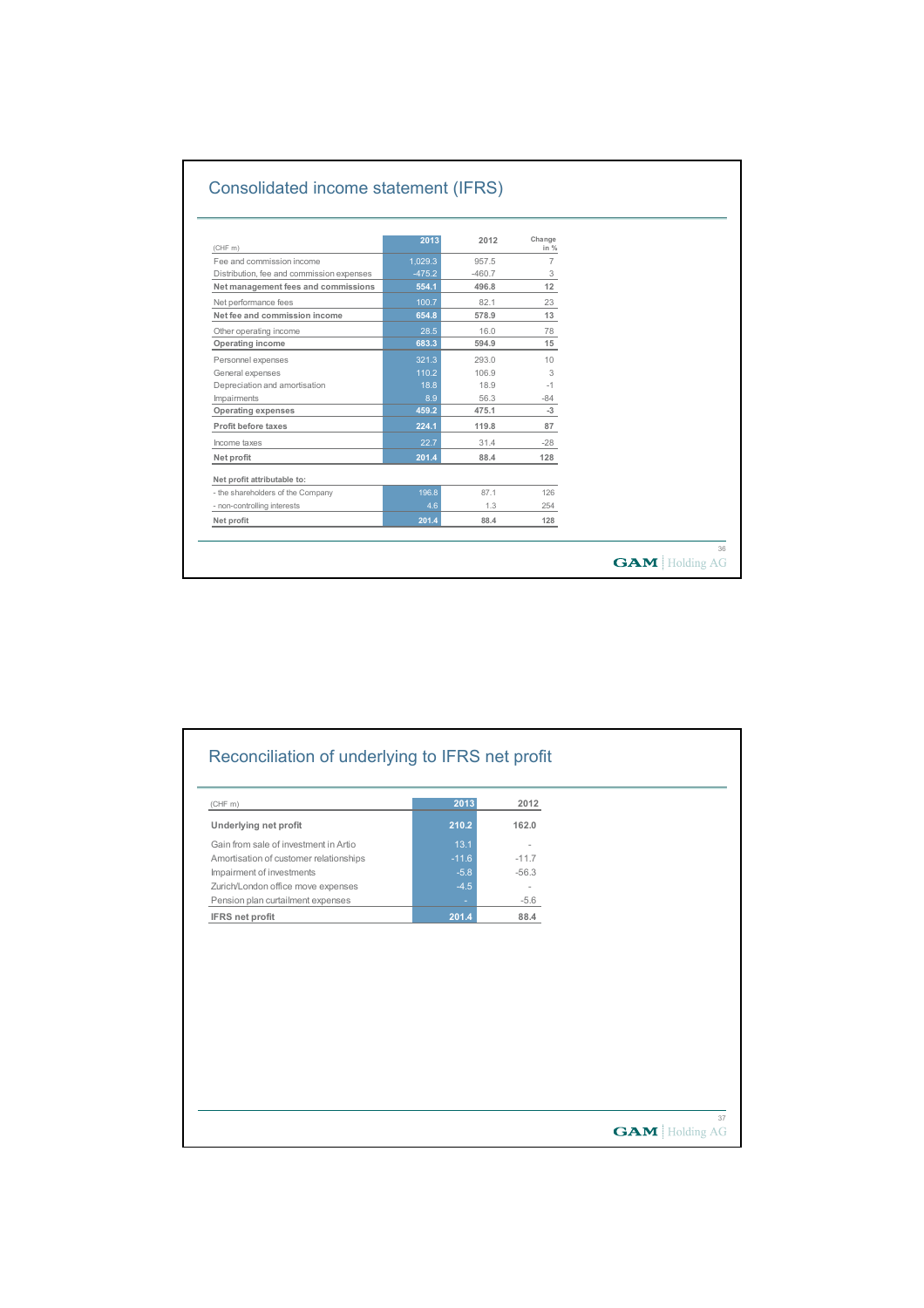

| Fund performance over three years, by product brand |                                                                  |                    |                 |                     |                                                          |                             |
|-----------------------------------------------------|------------------------------------------------------------------|--------------------|-----------------|---------------------|----------------------------------------------------------|-----------------------------|
|                                                     | % of AuM in funds outperforming their benchmark over three years |                    |                 |                     |                                                          |                             |
| As at 31 Dec 2013                                   | <b>Total</b>                                                     | Absolute<br>Return | <b>Equities</b> | <b>Fixed Income</b> | <b>Alternative</b><br>Investments<br>Solutions/<br>Other |                             |
| <b>GAM</b>                                          | 87%                                                              | 94%                | 75%             | 99%                 | 88%                                                      |                             |
| Julius Baer Funds                                   | 80%                                                              | 99%                | 46%             | 70%                 | 67%                                                      |                             |
| <b>Total funds</b>                                  | 83%                                                              | 98%                | 65%             | 74%                 | 84%                                                      |                             |
|                                                     |                                                                  |                    |                 |                     |                                                          |                             |
|                                                     |                                                                  |                    |                 |                     |                                                          |                             |
|                                                     |                                                                  |                    |                 |                     |                                                          |                             |
|                                                     |                                                                  |                    |                 |                     |                                                          |                             |
|                                                     |                                                                  |                    |                 |                     |                                                          |                             |
|                                                     |                                                                  |                    |                 |                     |                                                          |                             |
|                                                     |                                                                  |                    |                 |                     |                                                          |                             |
|                                                     |                                                                  |                    |                 |                     |                                                          |                             |
|                                                     |                                                                  |                    |                 |                     |                                                          | 39<br><b>GAM</b> Holding AG |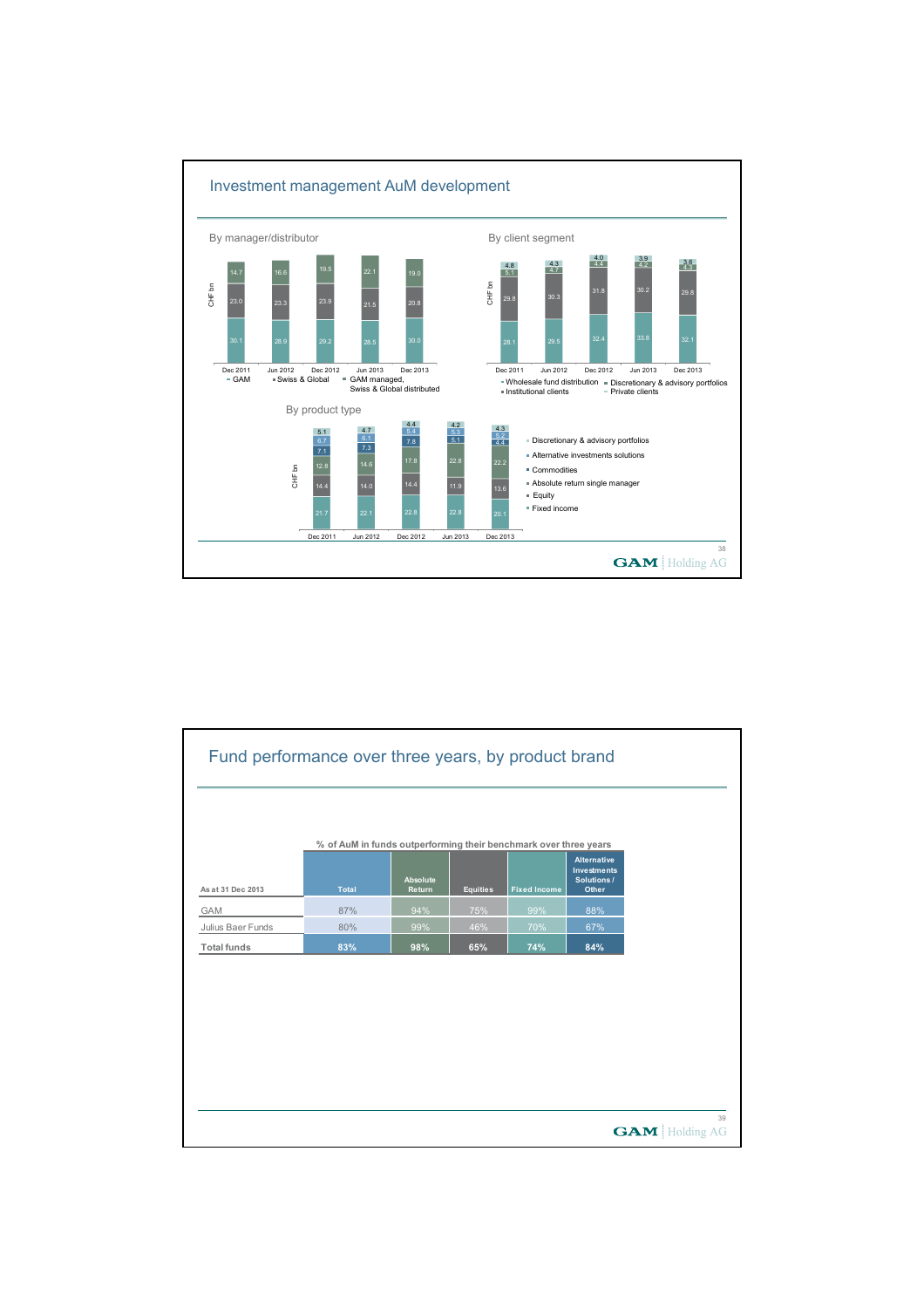

| (CHF m)                                             | FY 2013 | H <sub>2</sub> 2013 | H1 2013 | FY 2012 | H <sub>2</sub> 2012 | H1 2012 |  |
|-----------------------------------------------------|---------|---------------------|---------|---------|---------------------|---------|--|
| Net management fees and commissions                 | 554.1   | 275.2               | 278.9   | 496.8   | 251.8               | 245.0   |  |
| Net performance fees                                | 100.7   | 29.8                | 70.9    | 82.1    | 52.7                | 29.4    |  |
| Net fee and commission income                       | 654.8   | 305.0               | 349.8   | 578.9   | 304.5               | 274.4   |  |
| Other operating income                              | 15.4    | 7.8                 | 7.6     | 16.0    | 9.6                 | 6.4     |  |
| Operating income                                    | 670.2   | 312.8               | 357.4   | 594.9   | 314.1               | 280.8   |  |
| Personnel expenses                                  | 321.3   | 145.8               | 175.5   | 285.6   | 148.3               | 137.3   |  |
| General expenses                                    | 108.7   | 56.2                | 52.5    | 106.9   | 54.4                | 52.5    |  |
| Depreciation and amortisation                       | 7.1     | 3.9                 | 3.2     | 7.2     | 3.6                 | 3.6     |  |
| <b>Operating expenses</b>                           | 437.1   | 205.9               | 231.2   | 399.7   | 206.3               | 193.4   |  |
| Underlying profit before taxes                      | 233.1   | 106.9               | 126.2   | 195.2   | 107.8               | 87.4    |  |
| Underlying income taxes                             | 22.9    | 8.4                 | 14.5    | 33.2    | 16.3                | 16.9    |  |
| Underlying net profit                               | 210.2   | 98.5                | 111.7   | 162.0   | 91.5                | 70.5    |  |
| Cost/income ratio                                   | 65.2%   | 65.8%               | 64.7%   | 67.2%   | 65.7%               | 68.9%   |  |
| Tax rate                                            | 9.8%    | 7.9%                | 11.5%   | 17.0%   | 15.1%               | 19.3%   |  |
| Number of employees at the end of the period<br>FTE | 1.072   | 1,072               | 1,093   | 1,098   | 1.098               | 1.083   |  |
|                                                     |         |                     |         |         |                     |         |  |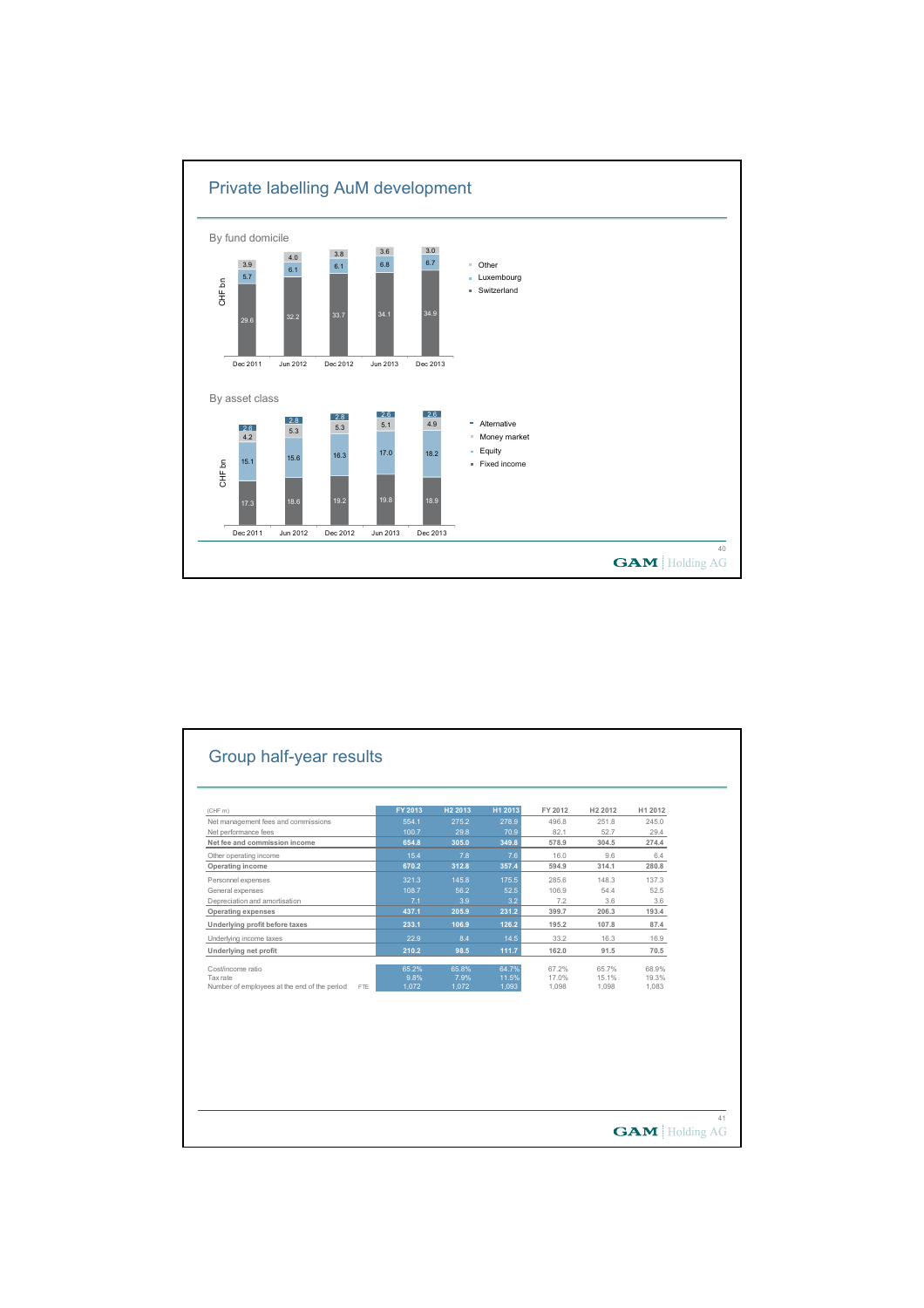|                                              | FY 2013 | H <sub>2</sub> 2013 | H1 2013 | FY 2012 | H <sub>2</sub> 2012 | H1 2012 |  |
|----------------------------------------------|---------|---------------------|---------|---------|---------------------|---------|--|
| Net management fees<br>& commissions (CHF m) | 515.2   | 256.6               | 258.6   | 452.2   | 230.7               | 221.5   |  |
| Net performance fees (CHF m)                 | 100.7   | 29.8                | 70.9    | 82.1    | 52.7                | 29.4    |  |
| Net fee and commission<br>income (CHF m)     | 615.9   | 286.4               | 329.5   | 534.3   | 283.4               | 250.9   |  |
| Period-end AuM (CHF bn)                      | 69.8    | 69.8                | 72.1    | 72.6    | 72.6                | 68.8    |  |
| NNM (CHF bn)                                 | $-2.6$  | $-2.4$              | $-0.2$  | $-0.1$  | 1.1                 | $-1.2$  |  |
| Average AuM (CHF bn)                         | 73.1    | 71.9                | 74.2    | 70.4    | 71.7                | 68.9    |  |
| Return on assets (bps)                       | 84.3    | 79.7                | 88.9    | 75.8    | 79.1                | 72.8    |  |
|                                              |         |                     |         |         |                     |         |  |

|                                              | FY 2013 | H <sub>2</sub> 2013 | H1 2013 | FY 2012 | H <sub>2</sub> 2012 | H1 2012 |  |
|----------------------------------------------|---------|---------------------|---------|---------|---------------------|---------|--|
| Net management fees<br>& commissions (CHF m) | 38.9    | 18.6                | 20.3    | 44.6    | 21.1                | 23.5    |  |
| Net performance fees (CHF m)                 |         |                     |         | ä,      |                     |         |  |
| Net fee and commission<br>income (CHF m)     | 38.9    | 18.6                | 20.3    | 44.6    | 21.1                | 23.5    |  |
| Period-end AuM (CHF bn)                      | 44.6    | 44.6                | 44.5    | 43.6    | 43.6                | 42.3    |  |
| NNM (CHF bn)                                 | $-1.1$  | $-0.7$              | $-0.4$  | 2.5     | 0.4                 | 2.1     |  |
| Average AuM (CHF bn)                         | 44.5    | 44.7                | 44.4    | 42.2    | 43.4                | 41.1    |  |
| Return on assets (bps)                       | 8.7     | 8.3                 | 9.2     | 10.6    | 9.6                 | 11.5    |  |
|                                              |         |                     |         |         |                     |         |  |